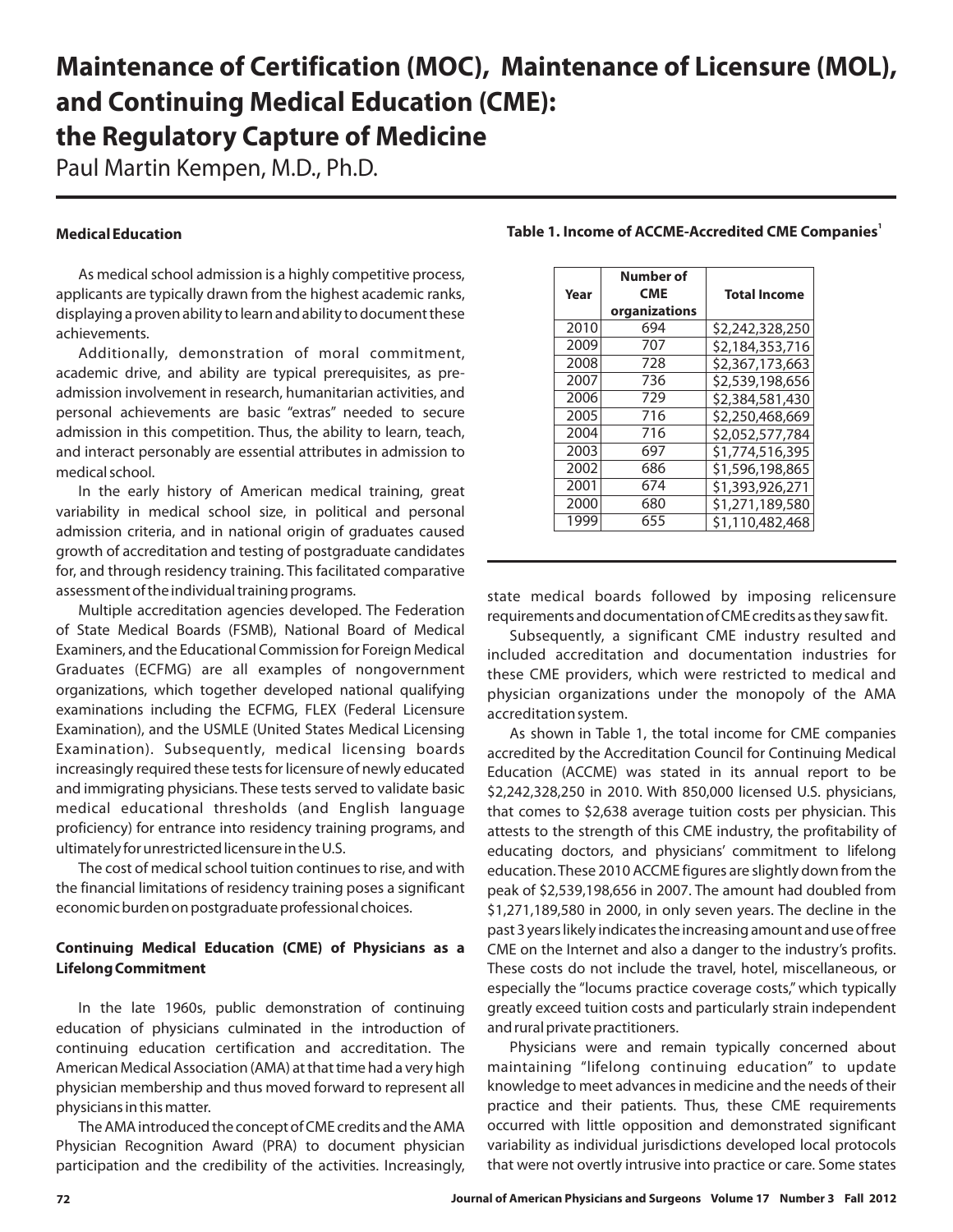**Journal of American Physicians and Surgeons Volume 17 Number 3 Fall 2012 73**

| <b>State</b>    | <b>Number of AMA PRA</b><br>hours/renewal<br>interval in years | Per<br>Year |
|-----------------|----------------------------------------------------------------|-------------|
| Ohio            | 100/2                                                          | 50          |
| New Jersey      | 100/2                                                          | 50          |
| Massachusetts   | 100/2                                                          | 50          |
| Pennsylvania    | 100/2                                                          | 50          |
| <b>Illinois</b> | 150/3                                                          | 50          |
| Kansas          | 150/3                                                          | 50          |
| Michigan        | 150/3                                                          | 50          |
| Wisconsin       | 30/2                                                           | 15          |
| Alabama         | 24/2                                                           | 12          |
| <b>New York</b> | No Requirement                                                 |             |
| Colorado        | No Requirement                                                 |             |
| Connecticut     | No Requirement                                                 |             |
| Indiana         | No Requirement                                                 |             |
| Montana         | No Requirement                                                 |             |
| Oregon          | No Requirement                                                 |             |
| South Dakota    | No Requirement                                                 |             |
| Vermont         | No Requirement                                                 |             |

imposed no formal CME requirements, while as many as 50 hours per year of documented CME were imposed by some states, including Ohio (seeTable 2).

CME programs grew in scope, types, formats, and quantity over the years, adapting to Internet technology and including, in addition to lecture and written educational programs, live patient or procedure presentations; animal, cadaver, and simulated reality sessions; and virtual reality programs. Recently, with increased Internet availability, programs are offered online and often without cost to physicians. Similarly, medical journals proliferated in number and in scope so as to make any attempt at a complete overview of topics impossible for the practicing physician. As W.F. Miser, director of the Ohio State University family medicine residency program and vice-chair for the OSU biomedical institutional review board (IRB) wrote: "If physicians would read two articles per day out of the six million medical articles published annually, in one year, they would fall 82 centuries behind in their reading!" **3**

While most of the printed medical literature is of limited credibility, objectivity, or practical consequence to contemporary patient care, these developments continue to lead academic and private interest groups to push harder to require ever-increasing educational demands on practicing physicians. While the CME concept allowed physicians to select programs and materials germane to their personal practices, nongovernmental corporate entities continue to strive to impose ever-increasing protocols, requirements, and mandated programs.

CME programs are rarely proven to improve patient care, but they do present physicians with considerable costs and obstacles to care delivery, while providing corporate profits to the CME industry. The American Board of Medical Specialties (ABMS) has led the quest for profit from the recertification **Table 3.** ACCME Accreditation Fees<sup>5</sup>

| Fee                       | Year | <b>Amount</b> |
|---------------------------|------|---------------|
| Annual accreditation fee  | 2012 | \$3,000       |
|                           | 2013 | \$3,300       |
|                           | 2014 | \$5,300       |
| Preapplication fee        | 2012 | \$1,000       |
|                           | 2013 | <b>TBD</b>    |
|                           | 2014 | TBD           |
| Initial Accreditation fee | 2012 | \$7,500       |
|                           | 2013 | TBD           |
|                           | 2014 | TBD           |
| Reaccreditation fee       | 2012 | \$7,500       |
|                           | 2013 | TBD           |
|                           | 2014 | TBC           |

(TBD=to be determined)

**Table 4.** Income of Three ABMS Specialty Boards from 2009 IRS Forms 990**<sup>6</sup>**

| Specialty board                         | Pediatrics  | Internal<br>Medicine                   | Family<br>Practice |  |
|-----------------------------------------|-------------|----------------------------------------|--------------------|--|
| <b>Gross receipts</b>                   |             | \$19,460,766 \$42,295,876 \$34,451,861 |                    |  |
| 2009 total assets                       |             | \$65,179,009 \$35,762,331 \$72,398,498 |                    |  |
| CEO compensation reportable on 990*     | \$1,193,191 | \$861,691                              | \$699,831          |  |
| *See 990 Part VII for CEO compensation. |             |                                        |                    |  |

programs, and together with the FSMB has produced multiple papers, typically industry sponsored and written by leaders and employees of the respective testing institutions. These include Eric S. Holmboe, vice-president for evaluation research, American Board of Internal Medicine (ABIM); Christine K. Cassel, president of ABIM; Harry R. Kimball, former president of ABIM; Humayun J. Chaudhry, president and CEO of the FSMB; and Rebecca S. Lipner, senior vice-president for evaluation, research and development, ABIM. **4**

As the AMA initiated the CME program in the latter half of the 1960s, it became central to the certification industry and has copyrighted and trademarked the "AMA PRA™ Credit" as the unit of recognition. The AMA charges for the yearly certification associated with CME credits and presentation of the AMA PRA, which attests to Category 1 and 2 credits thus reported. This created a monopoly on CME credit certification and resulted in the emergence of agencies (and another profitable industry) to certify the CME"certifying agents"(seeTable 3).

As all the costs of the certification process are added to physician practice costs and ultimately to healthcare itself, considerable expense and time is accrued by each physician for certification of previously spontaneous lifelong learning programs. As AMA membership has numerically declined to only 17 percent of practicing physicians, other nongovernmental organizations (NGOs) have increasingly tapped into the profitability of physician education, now under the guise of board recertification by ABMS specialty organizations (seeTable 4).

While patients trust doctors more than any other professionals, it is apparent that state medical boards do not, and are requiring increasingly more intermediaries to certify, test, and re-test every doctor in the land for the duration of practice, despite the resultant decrease in physician availability, without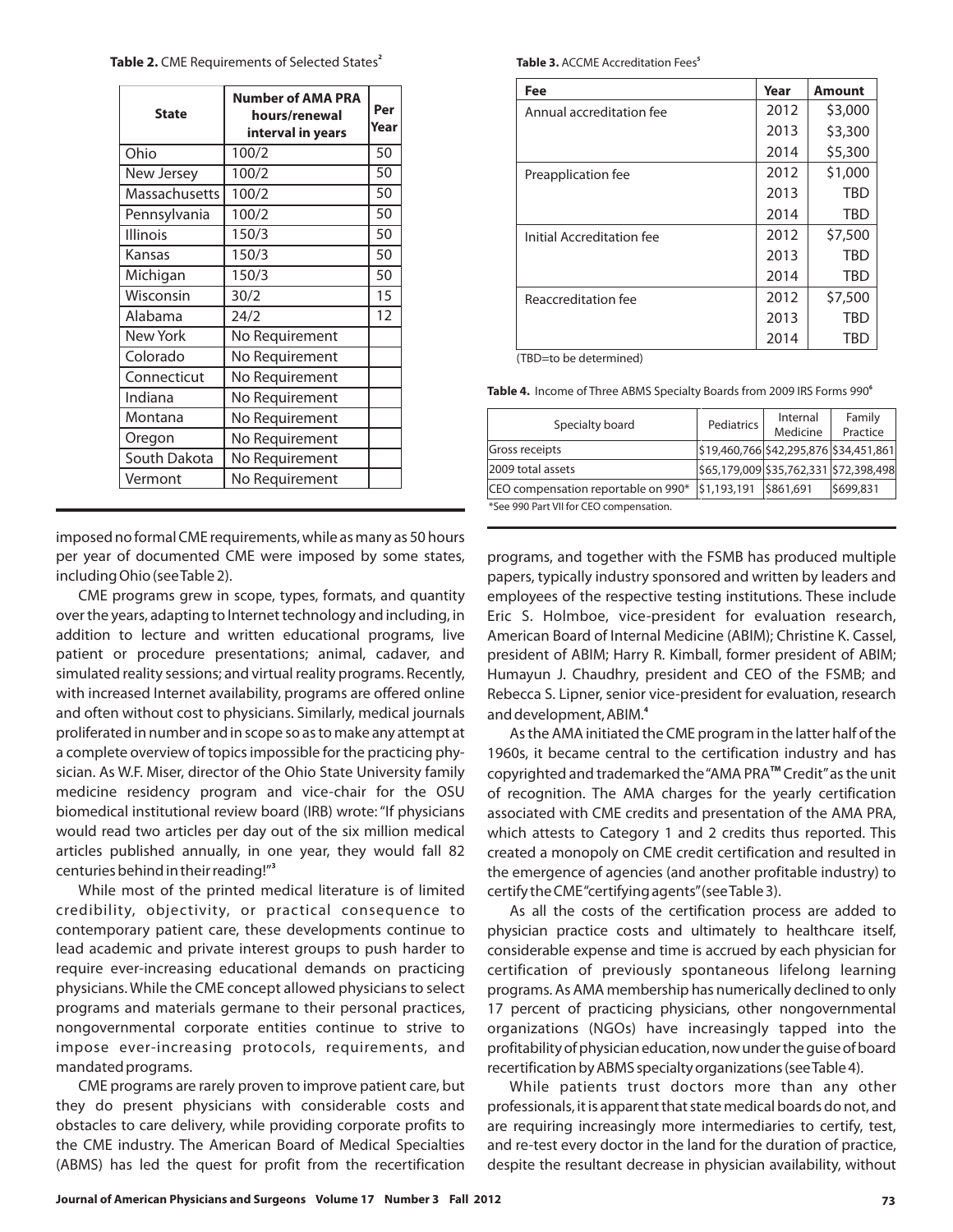**Table 5.** Numbers and Leading Causes of State Medical Board of Ohio Actions against Physicians

|                                                               | 2006     | 2007          | 2008           | 2009     | 2010           | 2011           |
|---------------------------------------------------------------|----------|---------------|----------------|----------|----------------|----------------|
| Total number of actions taken                                 | 183      | 175           | 187            | 211      | 208            | 217            |
| Actions by other state medical boards or other agencies       | 29       | 15            | 16             | 15       | 22             | 21             |
| Continuing medical education (CME) violations                 | 3        | 5             | 4              | 4        | 12             | 6              |
| Child support suspension                                      | $\Omega$ | $\mathcal{P}$ |                | 3        | $\overline{2}$ | $\overline{2}$ |
| Criminal actions/convictions                                  | 23       | 33            | 25             | 36       | 36             | 24             |
| <b>Ethics violations</b>                                      |          | 4             | C              | $\Omega$ | 3              |                |
| Failure to cooperate with a Board investigation               | 0        | 3             | 3              |          |                |                |
| Failure to fully and accurately disclose information to Board | 16       | 13            | 15             | 13       | 5              | 7              |
| Fraudulent misrepresentation in course of practice            | $\Omega$ | $\Omega$      | $\Omega$       | 3        | $\Omega$       | $\overline{2}$ |
| Impairment                                                    | 79       | 70            | 92             | 96       | 84             | 90             |
| Prescribing issues                                            | 6        | 4             |                |          | 6              | 38             |
| Licensure application/renewal issues                          |          | $\Omega$      | $\overline{2}$ | $\Omega$ | $\Omega$       | $\Omega$       |
| Minimal standards of care violations                          |          | 13            | 9              | 14       | 15             | $6*$           |
| Sexual improprieties                                          |          | 1             |                | 6        | 3              |                |
| Unlicensed/illegal practice                                   | $\Omega$ | $\mathcal{P}$ | 4              | 6        | 4              | 5              |
| Other                                                         | $\Omega$ | $\Omega$      | 3              |          | $\Omega$       | 1 <sup>±</sup> |
| Violation of a license limitation                             | 18       | 10            | 9              | 12       | 15             | 12             |

Source: SMBO files, using the Freedom of Information Act

\*13 of the prescribing issues cases also included findings of a failure to conform to minimal standards of care ‡The only action based on lack of competence

any evidence for the validity of these assessments or the need for them. Lack of competency is a very rare problem in licensing actions and review, as evident in data from the State Medical Board of Ohio (SMBO) inTable 5. In 2011, it was the cause of action for only one of 42,000 practicing physicians in Ohio. It is so rare that it is listed under"other"in Table 5. The main cause of actions over the years is consistently impairment, which is defined as follows in chapter 4731-16 of the Ohio Administrative Code: **7**

(A) "Impairment" means impairment of ability to practice according to acceptable and prevailing standards of care because of habitual or excessive use or abuse of drugs, alcohol, or other substances that impair ability to practice. Impairment includes inability to practice in accordance with such standards, and inability to practice in accordance with such standards without appropriate treatment, monitoring or supervision.

Note that "prescribing issues" jumped to being the second most common reason for actions in 2011, owing to the targeting of pain clinics as "pill mills" to support changes in regulations for physician prescribing and the establishment of pain clinics.

The familiar corporate nongovernmental agencies continue to create market share and profit increases under the guise of improving medical care by attempting to incorporate the ABMS Maintenance of Certification (MOC) program into the renewal process for a basic medical license. This is being promoted under the FSMB"Maintenance of Licensure"(MOL) program, conceived and driven by the FSMB now for more than a decade. **8**

This FSMB program began in 2002 and in 2012 has reached the point of "pilot implementation" in 11 states: Ohio, California, Colorado, Delaware, Iowa, Massachusetts, Mississippi, Oklahoma, Oregon, Virginia, and Wisconsin. This has resulted in significant opposition by practicing physicians for multiple and obvious reasons. On May 19, 2012, the Ohio State Medical Association's council was confronted with MOL as the first of all pilot-program states. Its House of Delegates passed the following resolution and issued this statement to oppose MOL:

**Table 6.** Total Assets and Gross Receipts of ABMS Boards**<sup>6</sup>**

|      |                                    | Total          | Gross     |
|------|------------------------------------|----------------|-----------|
| Year | Board                              | assets*        | receipts* |
| 2009 | <b>FSMB</b>                        | 28             | 48.8      |
| 2009 | Internal Medicine                  | 32.4           | 42.3      |
| 2009 | Anesthesiology                     | 21.4           | 40.1      |
| 2009 | <b>Family Medicine</b>             | 72.4           | 32.4      |
| 2009 | Radiology                          | 33.4           | 29        |
| 2009 | Psychiatry and Neurology           | 46.7           | 27.6      |
| 2009 | Pediatrics                         | 65.2           | 19.5      |
| 2009 | <b>Obstetrics and Gynecology</b>   | 27.2           | 16.7      |
| 2009 | <b>Emergency Medicine</b>          | 20.1           | 15.9      |
| 2009 | Surgery                            | 16.6           | 15.6      |
| 2009 | Orthopaedic Surgery                | 22.8           | 11.6      |
| 2009 | <b>ABMS</b>                        | 12.5           | 10.2      |
| 2010 | Pathology                          | 9.8            | 6.3       |
| 2010 | <b>Thoracic Surgery</b>            | 10.5           | 4         |
| 2009 | Physical Medicine & Rehabilitation | 8.3            | 3.7       |
| 2009 | Urology                            | 4.8            | 3.6       |
| 2010 | <b>Plastic Surgery</b>             | 3.4            | 3.5       |
| 2008 | Ophthalmology                      | 5              | 3.5       |
| 2009 | <b>Emergency Medicine</b>          | 1.7            | 3.3       |
| 2009 | Otolaryngology                     | 7              | 3         |
| 2008 | Dermatology                        | 3.7            | 2.9       |
| 2009 | Neurological Surgery               | 2.7            | 2.6       |
| 2009 | <b>Preventive Medicine</b>         | 2.5            | 1.7       |
| 2010 | Allergy and Immunology             | 3.4            | 1.3       |
| 2009 | <b>Medical Genetics</b>            | 1.3            | 1         |
| 2009 | Nuclear Medicine                   | $\overline{2}$ | 0.8       |

\*Amounts are in millions of dollars.

Consistent with OSMA policy, the OSMA actively opposes any efforts by the State Medical Board of Ohio to unilaterally implement different MOL requirements other than those currently in place for physicians in Ohio. There is no data that demonstrates implementing MOL requirements beyond Ohio's prescribed Continuing Medical Education (CME) requirements would provide enhanced quality of care to patients. The State Medical Board of Ohio already requires more prescribed CME than several other states. In fact, there are several states that do not require physicians to meet any CME requirements.

OSMA supports the concepts of lifelong learning and physicianself-assessmentandimprovement,butuntilthereis evidenced-based data proving that additional MOL requirements in Ohio would equate to more competent physicians, OSMAcannotsupportthiseffortinitscurrentform.

While the ABMS MOC is a specialty certification beyond that of basic licensure, the conscription of physicians into mandated MOL programs is clearly an effective strategy to combat the recognized decline in corporate profits and to secure the income of ABMS CEOs. These CEOs continue to earn around \$1 million (\$800,000-\$1.2 million) annually.<sup>6</sup> These salaries greatly exceed those of practitioners in the respective specialties, where practicing physicians earn far less at the patient bedside! These three ABMS specialty board corporations in Table 4 have the further distinction of being the first to initiate the 10-year cycle of MOL, as well as having the largest yearly total assets among the board corporations (see Table 6). This suggests introduction of 10 year limited certificates as a useful tool for corporate profits.

This report from a family practice colleague demonstrates the ingenuity of the MOC process in creating increased physician obligations to secure the industry's brazen economic interests: "On Sunday I spent 5 hours on the computer completing a course